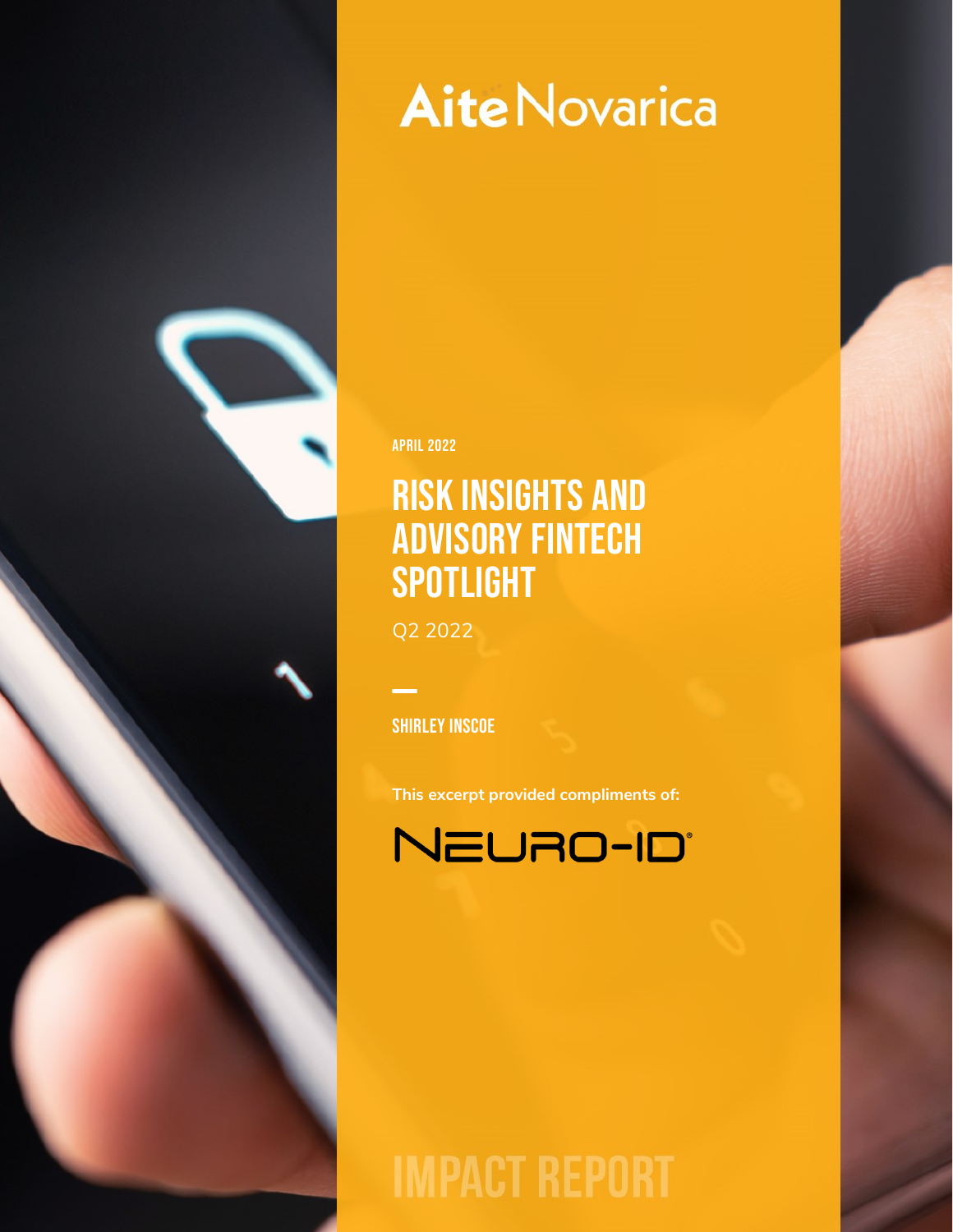# Table of Contents

### List of Figures

| FIGURE 1: RISK INSIGHTS AND ADVISORY FINTECH |  |
|----------------------------------------------|--|
|                                              |  |

## List of Tables

#### **IMPACT REPORT**

#### APRIL 2022

# Risk Insights and Advisory Fintech **SPOTLIGHT**

Q2 2022

 $\sim$ 

Shirley Inscoe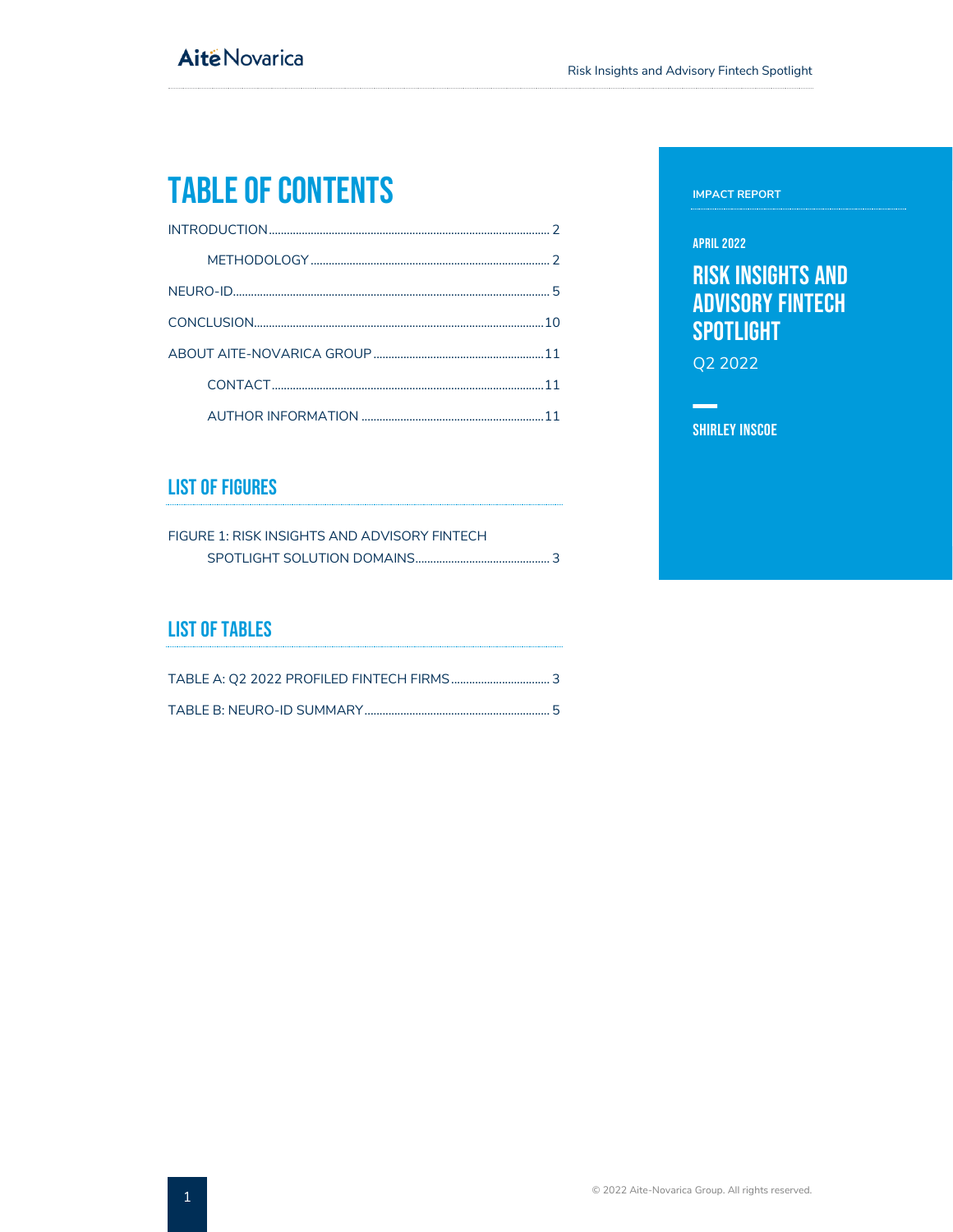# <span id="page-2-0"></span>**INTRODUCTION**

The universe of fintech firms continues to expand to provide a range of new solutions and innovative and disruptive capabilities. An array of transformative fraud prevention, anti-money laundering (AML), and cybersecurity products are reimagining the ways risk management professionals can achieve their objectives. These innovations leverage emerging technologies, data, and techniques to tackle evolving security threats, rising fraud losses, and intensifying compliance requirements in an increasingly complex environment.

# <span id="page-2-1"></span>METHODOLOGY

Aite-Novarica Group's Fraud & AML and Cybersecurity teams have profiled nine vendors in this inaugural quarterly edition of the Risk Insights and Advisory Fintech Spotlight report. The featured vendors profiled are active across product categories and services aimed at banks, financial organizations, and other fintech firms, specifically in the areas of fraud, AML, and cybersecurity. The individual profiles also highlight trends in the risk arena for the financial services industry from innovation, efficacy, and efficiency perspectives that are relevant to risk professionals looking to stay on the leading edge of technology. The vendors are classified by the nature of their solutions' functionality in fraud prevention, AML, and cybersecurity, as shown in Figure 1.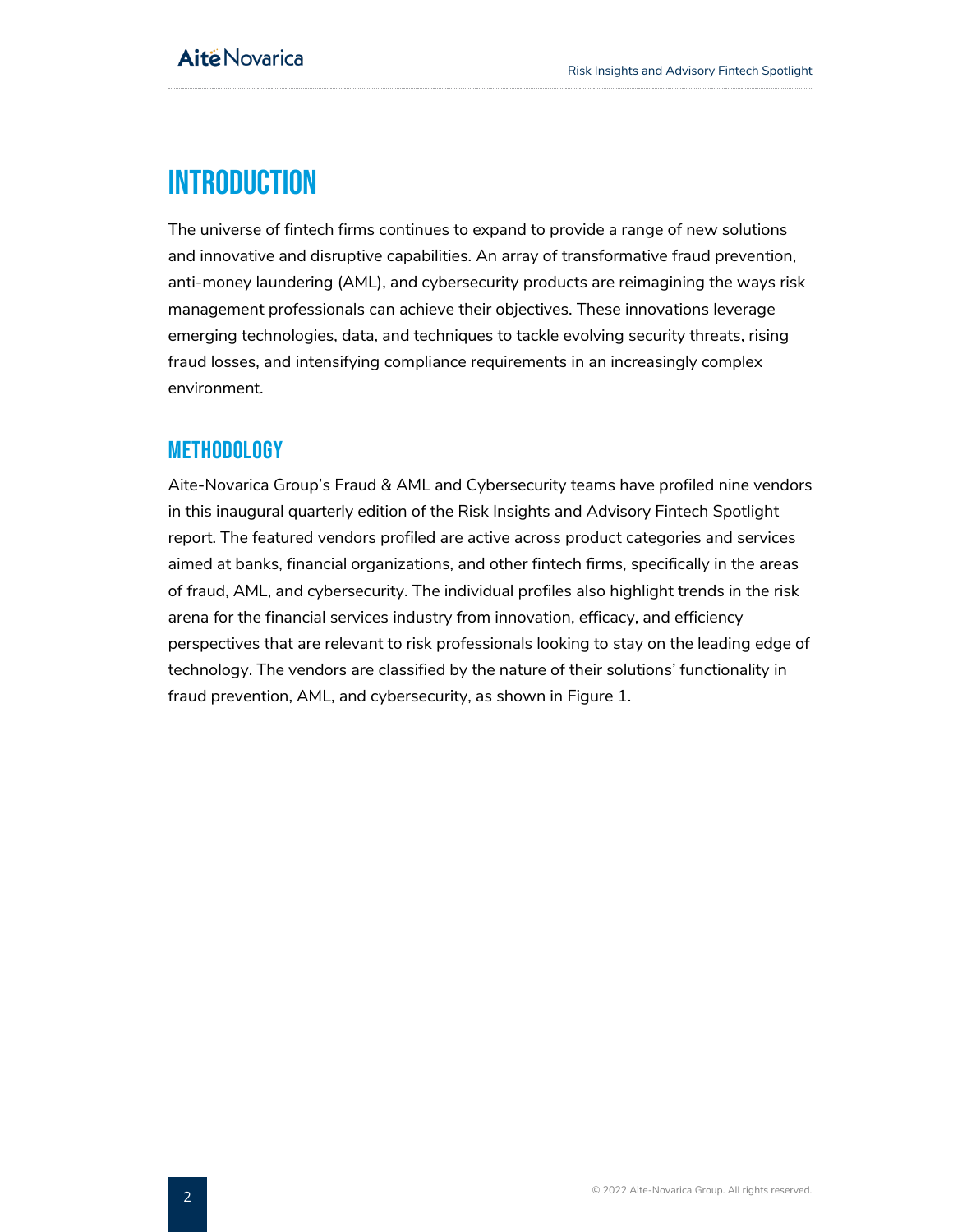| <b>AML</b>                                                                                                                                           | <b>Cybersecurity</b>                                                                                                                                                                                     |
|------------------------------------------------------------------------------------------------------------------------------------------------------|----------------------------------------------------------------------------------------------------------------------------------------------------------------------------------------------------------|
|                                                                                                                                                      |                                                                                                                                                                                                          |
| <b>KYC/Know Your Business</b><br>Sanction/Watchlist Screening<br><b>AML Transaction Monitoring</b><br>Financial Crime Investigation and<br>Reporting | Workforce Identity, Access and<br>Risk Management<br>Nth-Party Identity, Access and<br>Risk Management<br><b>Security Operations</b><br>Analytics and Risk Management<br>Cybersecurity/Fraud Convergence |
|                                                                                                                                                      |                                                                                                                                                                                                          |

#### <span id="page-3-0"></span>**FIGURE 1: RISK INSIGHTS AND ADVISORY FINTECH SPOTLIGHT SOLUTION DOMAINS**

The fintech firms profiled in this quarterly edition are summarized in Table A. They face significant competition from legacy technology providers and other emerging fintech companies looking to meet the growing demands of financial crime and cybersecurity executives. Their novel approaches to fraud, AML, and cybersecurity challenges are expanding the tools and intelligence available to the industry.

| <b>VENDOR</b>      | <b>SOLUTION DESCRIPTION</b>                                        | <b>SOLUTION DOMAIN</b>        |
|--------------------|--------------------------------------------------------------------|-------------------------------|
| <b>Arkose Labs</b> | Bot management, fraud prevention, and<br>account security platform | Converged cybersecurity/fraud |
| Axio Global Inc.   | Cyber-resilience risk data and information<br>solution             | Analytics and risk management |
| <b>Incognia</b>    | Frictionless mobile identity authentication<br>solution            | Authentication                |

#### <span id="page-3-1"></span>**TABLE A: Q2 2022 PROFILED FINTECH FIRMS**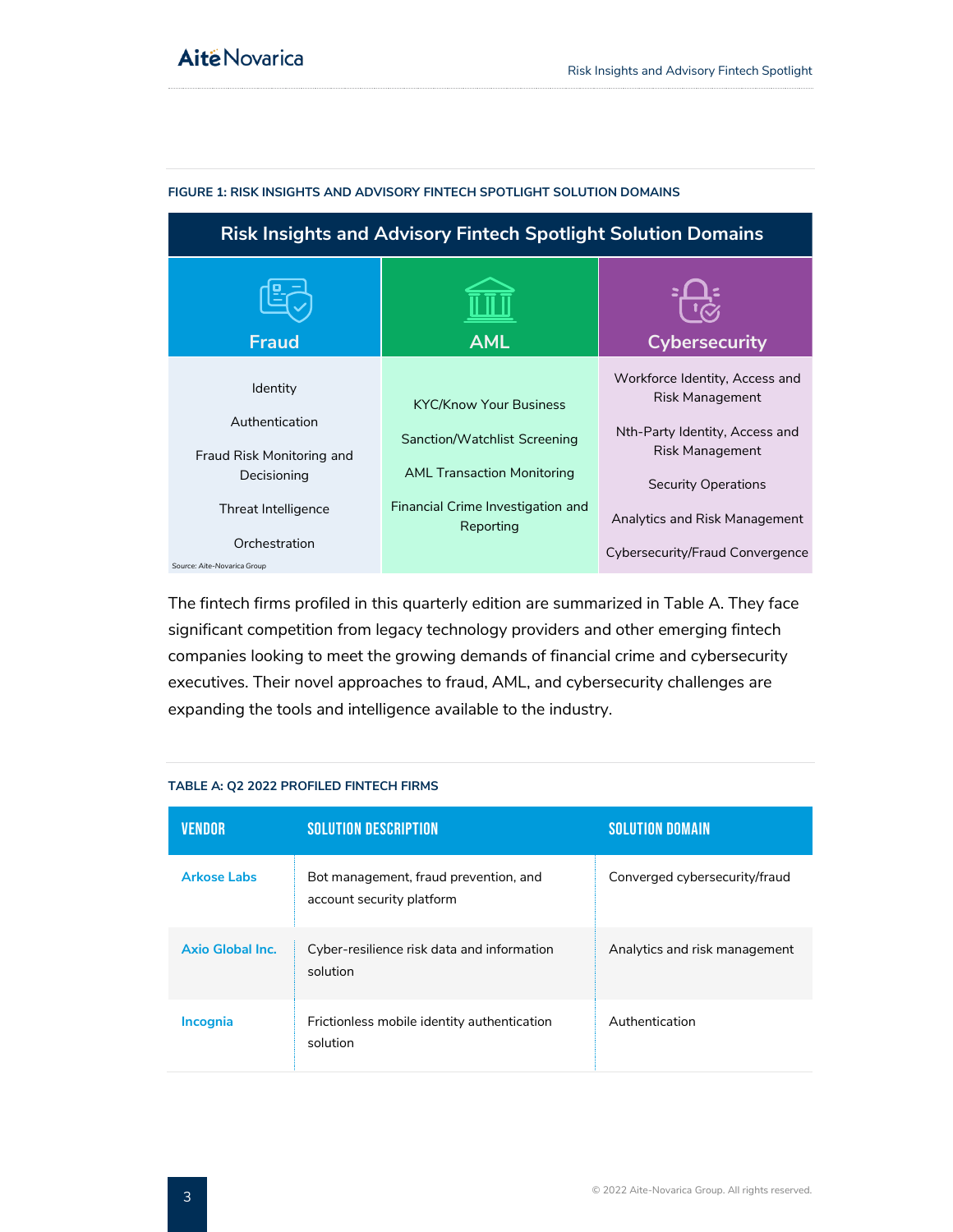| <b>VENDOR</b>       | <b>SOLUTION DESCRIPTION</b>                                                                   | <b>SOLUTION DOMAIN</b>                                |
|---------------------|-----------------------------------------------------------------------------------------------|-------------------------------------------------------|
| Kenbi               | Transaction risk and pricing platform that<br>enables growth for issuers and merchants        | Fraud risk monitoring and<br>decisioning              |
| <b>Linkurious</b>   | Financial crime graph visualization and<br>analytics investigation solution                   | Financial crime investigation<br>and reporting        |
| Neuro-ID            | Seamless authentication solution that<br>humanizes digital interactions                       | Authentication                                        |
| <b>PaymentWorks</b> | Business identity verification and transaction<br>monitoring solution for corporate customers | Identity                                              |
| <b>SecZetta</b>     | Third-party identity access management<br>solution                                            | $Nth$ -party identity, access, and<br>risk management |
| <b>SentiLink</b>    | Identity verification and synthetic solutions for<br>new account onboarding                   | Identity                                              |

Source: Aite-Novarica Group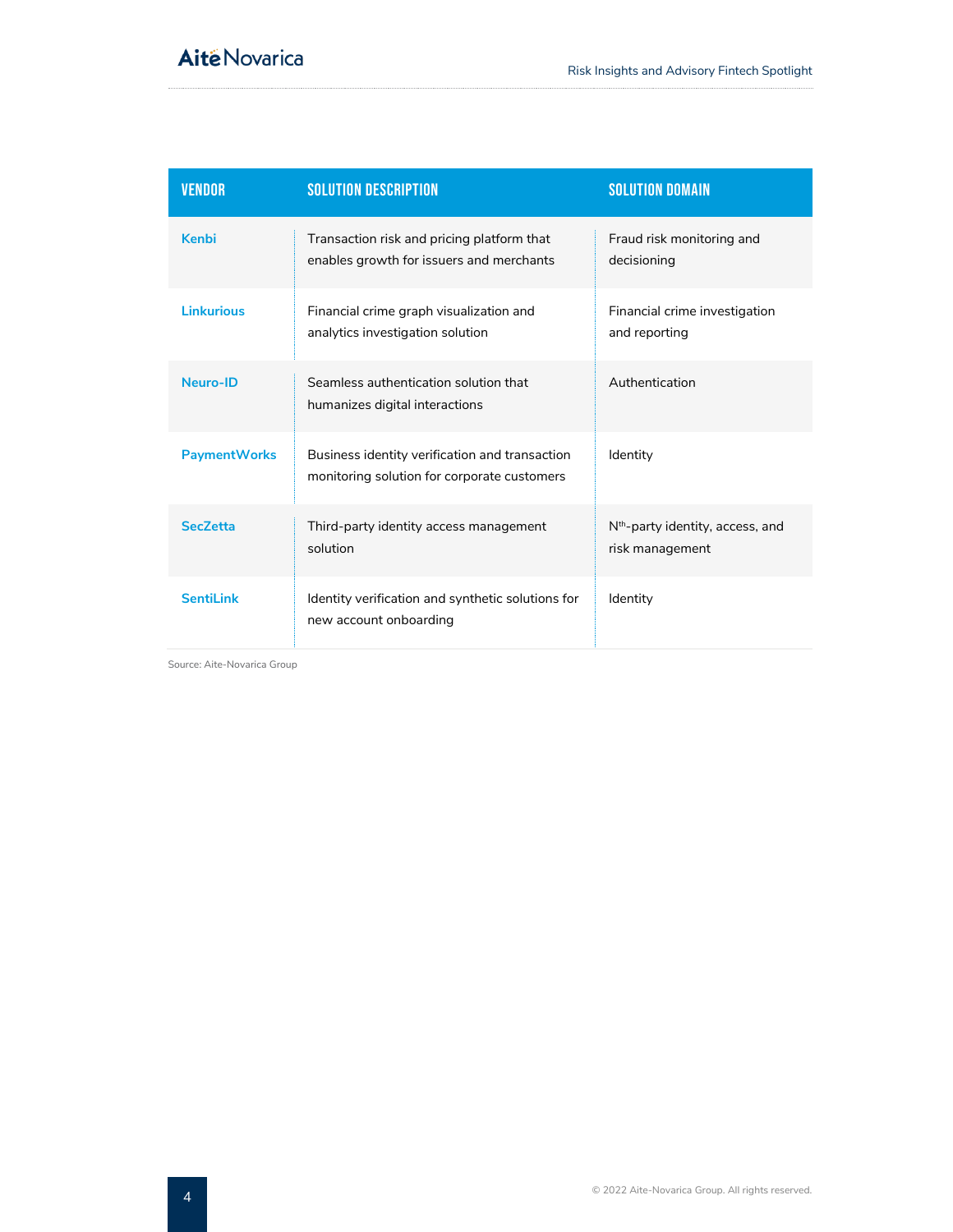# <span id="page-5-0"></span>NEURO-ID

Neuro-ID is in the business of interpreting human interactions for the digital world; its technology humanizes digital interactions. In the real world, when humans meet, they can see one another and form opinions based on facial expressions, body language, and actions. There are opportunities to examine a driver's license or other ID to determine whether this new person is legitimate or fraudulent. There is time to evaluate whether a new applicant is someone with whom a firm wants to do business.

Until now, the digital world has largely lacked such capabilities. Still, time is of the essence; firms must make quick decisions or risk losing new customers who become impatient and abandon the application process.

Neuro-ID assesses the intent of the bot, consumer, or fraudster on the other end of a digital device to ascertain their digital integrity. It measures intent by how data is keyed or how a device is held as well as the familiarity the entity displays with the data requested and how an application or other form is completed. Understanding they are dealing with the real person (i.e., who is whom they claim to be) enables firms to set aside fraud concerns and provide exceptional customer experiences to new applicants. In the minority of cases in which the solution suspects a fraudster or bot, automated methods or firm specialists can deal with those digital interactions in a predefined fashion.

<span id="page-5-1"></span>Table B provides a high-level summary of Neuro-ID.

| <b>CATEGORY</b>            | <b>DESCRIPTION</b> |
|----------------------------|--------------------|
| <b>Founded</b>             | 2014               |
| <b>Number of employees</b> | 72                 |
| <b>HQ</b> location         | Whitefish, Montana |

#### **TABLE B: NEURO-ID SUMMARY**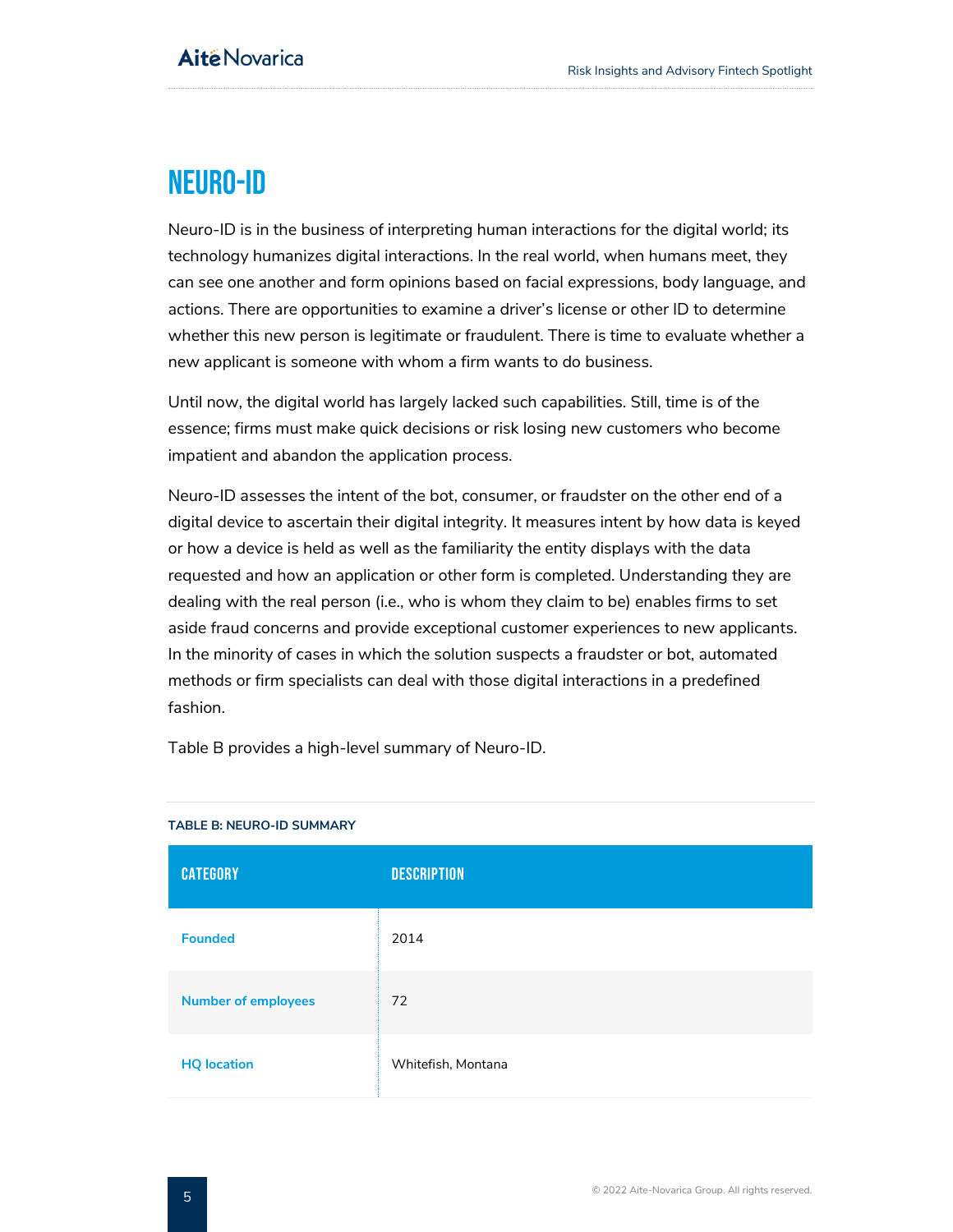# **Aité Novarica**

| <b>CATEGORY</b>                    | <b>DESCRIPTION</b>                                                |
|------------------------------------|-------------------------------------------------------------------|
| <b>Geographic coverage</b>         | Global                                                            |
| Key product/service offerings      | ID Crowd, ID Orchestrator, and ID Attributes                      |
| <b>Ownership and key investors</b> | Privately held: Canapi Ventures, FinVC, TTV Capital               |
| <b>Funding information</b>         | US\$42 million: Series A, US\$7 million; Series B, US\$35 million |
| <b>Customers</b>                   | Intuit, Square, Bill.com, OppFi, Affirm, Motion Auto, Addi        |
| <b>Key partnerships</b>            | TransUnion, FICO, Alloy, Visa                                     |
| <b>Website</b>                     | www.neuro-id.com                                                  |

Source: Aite-Novarica Group, Neuro-ID

### **Neuro-ID Pitch**

Neuro-ID is helping solve the global digital identity crisis companies are struggling with as they transform their businesses into digital-first organizations. The key to Neuro-ID's technology is determining whether users are familiar with their PII. The firm's behavior analysis and technology help safeguard the digital onboarding experience at the top of the funnel, monitoring the crowd for fraud or providing additional information about a single onboarding session for KYC compliance.

Neuro-ID provides deep insight into a user's current motivations, intentions, and emotions by analyzing pre-submit data of their interactions with a digital form. Unlike post-submit data (i.e., data reviewed after the user presses the "submit" button such as name, address, email, phone, SSN, IP address, device), Neuro-ID collects no PII. The intelligence the firm analyzes is not subject to regulatory constraints or stored in a database, compromised, or duplicated.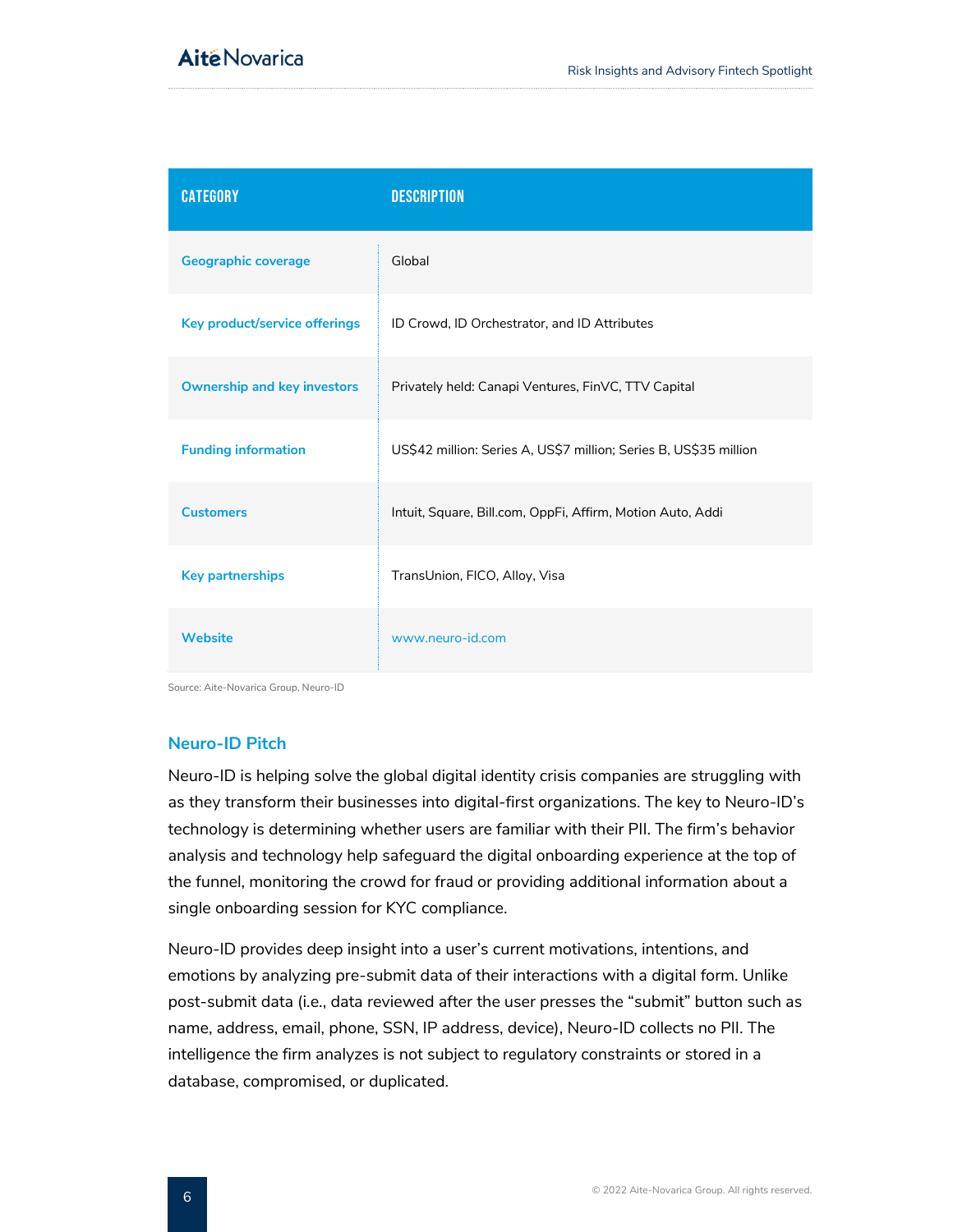The company accomplishes this through a suite of solutions as follows:

- **ID Crowd Alert:** This solution monitors digital identity at scale and recognizes when a firm is under attack by a fraud ring.
- **ID Orchestrator:** This solution assesses digital identity at the individual level so legitimate applicants can be approved with minimal friction while potential fraudsters are also identified. Green, yellow, and red categorizations enable firms to treat each applicant appropriately by introducing more or less friction.
- **ID Attributes:** This solution collects data and feeds it into machine learning models on the back end to enable constantly improving results.

Implementation is a simple JavaScript integration, and services are charged through a subscription/volume model.

### **Primary Target Market and Clients**

Neuro-ID covers the globe with customers in India, Europe, Latin America, and North America. Current target markets include fintech, insurance, buy now pay later, online lending firms, and FIs. Additional verticals are on the horizon.

### **Key Value Proposition and Market Challenges Addressed**

Most solutions deployed in the market designed to detect or reduce fraud or validate a user's identity rely on legacy, static, historical, and potentially comprised data. The efficacy of these technology stacks has reached its max; many have already lost effectiveness in helping digital enterprises reduce fraud losses, reduce customer acquisition costs, lower false positives, and increase conversion rates.

Neuro-ID's technology helps companies answer, "Are you who you say you are?" The firm focuses on actual users' behavior as they interact with a digital onboarding form or application. By interpreting these behavioral signals, the technology exposes solid evidence showing whether users are familiar with their PII. This simple concept has proven to enhance current technology stacks with intent, motivation, and emotional data.

Fraudsters and cybercriminals are unfamiliar with the data they are using to deceive and steal. Genuine customers are familiar with their PII. This simple delineation can guide other systems in responding to each user, either adding friction to validate them further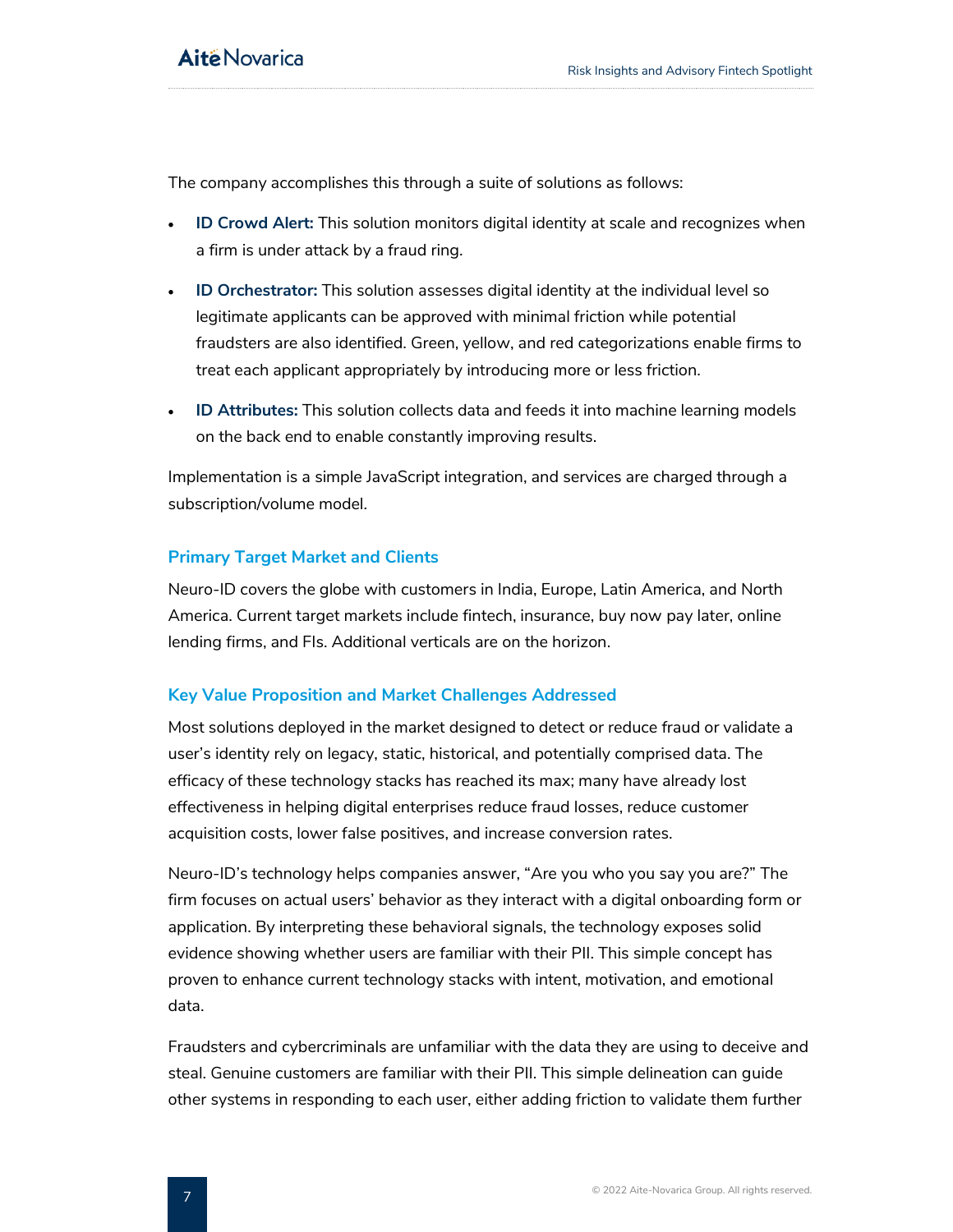or decline them or reducing friction to move genuine customers quickly along their customer journeys.

The largest hurdle Neuro-ID must clear is educating digital enterprises on how much determining digital intent using behavior analysis can benefit them.

### **Product Roadmap**

Neuro-ID continues to explore ways to make its products more effective. One major enhancement planned for mid-2022 relates to how firms can see the potential benefit of using their solutions before contracting for them. This enhancement will help firms build business cases to use the technology going forward.

By mid-2022, Neuro-ID plans to enable firms to go to its website and download and install the technology. Firms will be able to see the behavior analysis results for 14 to 30 days but not act on them. After evaluating the value, they can upgrade to use the data or delete the JavaScript.

### **Aite-Novarica Group's Perspective**

Digital business will continue to grow; there is no going back to the pre-pandemic world. Many firms are working to improve their online and mobile websites and apps to attract new business. Making it easy to become a new customer is essential; otherwise, many consumers will just abandon the application process, and those business opportunities will be lost.

Fraud is rising by leaps and bounds, but it still involves a low percentage of the overall volume of consumer activity. Finding the needles in the haystack is essential. Other firms provide behavioral biometric capabilities, but Neuro-ID's intent-based approach is unique, and the way it packages its capabilities is a differentiator. Its plan to enable firms to test its solutions in a self-service manner later this year is innovative. It will likely pay off in a big way, particularly with smaller firms that cannot afford to perform proof-ofconcept projects.

Most fraud executives want to do business with firms that continue to innovate and improve their capabilities so that the relationship has value beyond one specific pain point. They want business partners that listen to their needs and develop products to meet them.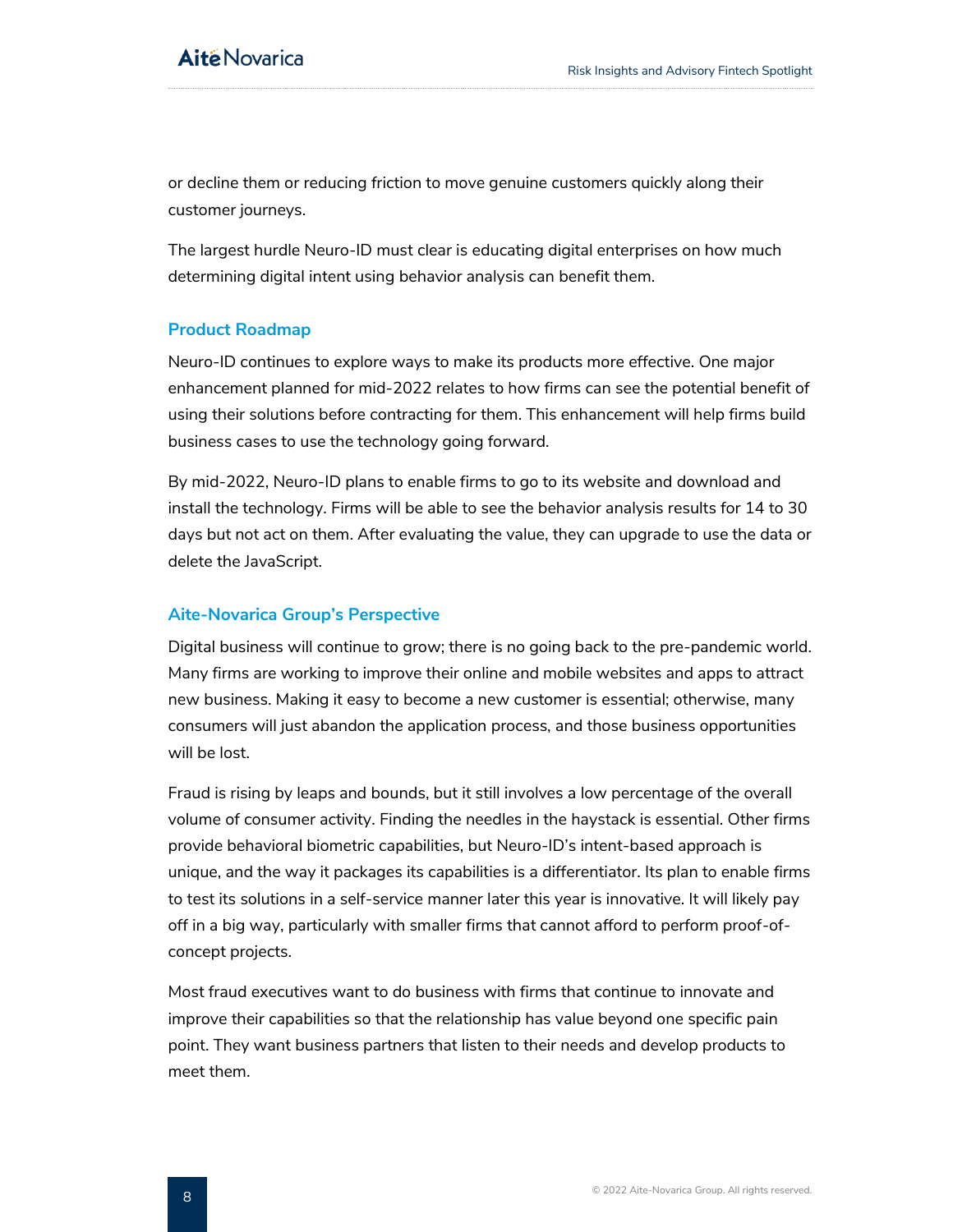Neuro-ID is a young, enthusiastic firm that focuses on being that type of business partner that listens and develops solutions to pain points. Neuro-ID's Friction Index Dashboard, for example, enables firms to identify areas within online forms where consumers abandon the process. Firms can then take action to correct these issues, leading to higher completion rates and fewer lost prospective customers. While this component doesn't prevent more fraud, it is helpful to firms that want to see more applicants complete the entire form, leading to higher conversion rates.

Aite-Novarica Group believes that the way Neuro-ID continues to develop innovative capabilities is quite exciting. The current market focus is on providing great customer experiences while also containing fraud losses; Neuro-ID's technology is poised to help firms achieve both these vital goals.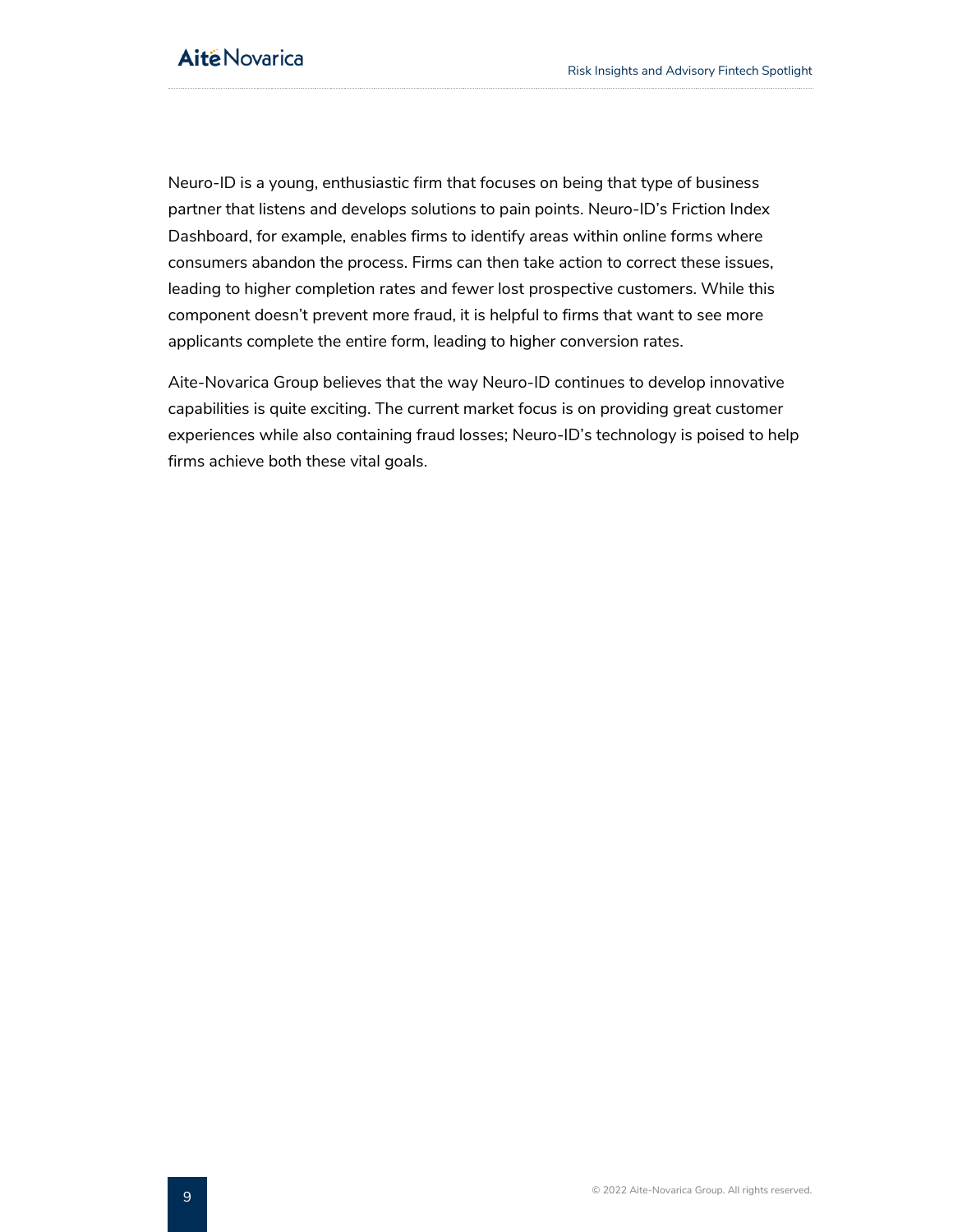# <span id="page-10-0"></span>**CONCLUSION**

Nascent and emerging fintech firms are challenging the status quo in financial services to offer disruptive products, data sets, capabilities, and services:

- Fintech companies provide an array of solutions that address very specific risk issues in innovative ways. These new approaches challenge the status quo and require that potential adopters prepare to look at how they approach their businesses in novel ways that test the preexisting mentality.
- Many fintech solution providers start with an incumbent foundation and build upon it by adding new data and technology to automate and streamline decision-making. Others start with a blank slate regarding how a given risk issue could be addressed. In either case, the outcome tends to be a significant improvement to legacy approaches that earns the company the moniker of "disruptor."
- The market for risk management solutions is crowded. It can be challenging for banks, service providers, technology providers, and other fintech firms to keep up to date. However, fraud prevention, AML, and cybersecurity professionals must remain conscious of disruptive players and emerging technology trends.
- Fintech-provided solutions across risk functions drive change by improving efficiencies, efficacy, and the customer experience while growing business revenues. These changes are achieved by bringing new approaches to old problems, leveraging emerging digital technologies, and rethinking risk solutions through different outcomes.
- New data sources and technologies such as behavioral biometrics, device fingerprinting, and machine learning tend to be driving factors of the value of many fintech firms. Still, the innovation can also be related to a new approach. Several of the profiled firms took a fresh look at how established processes operate and reimagined them. These novel processes often leverage new technology, but the core value is in the new approach.